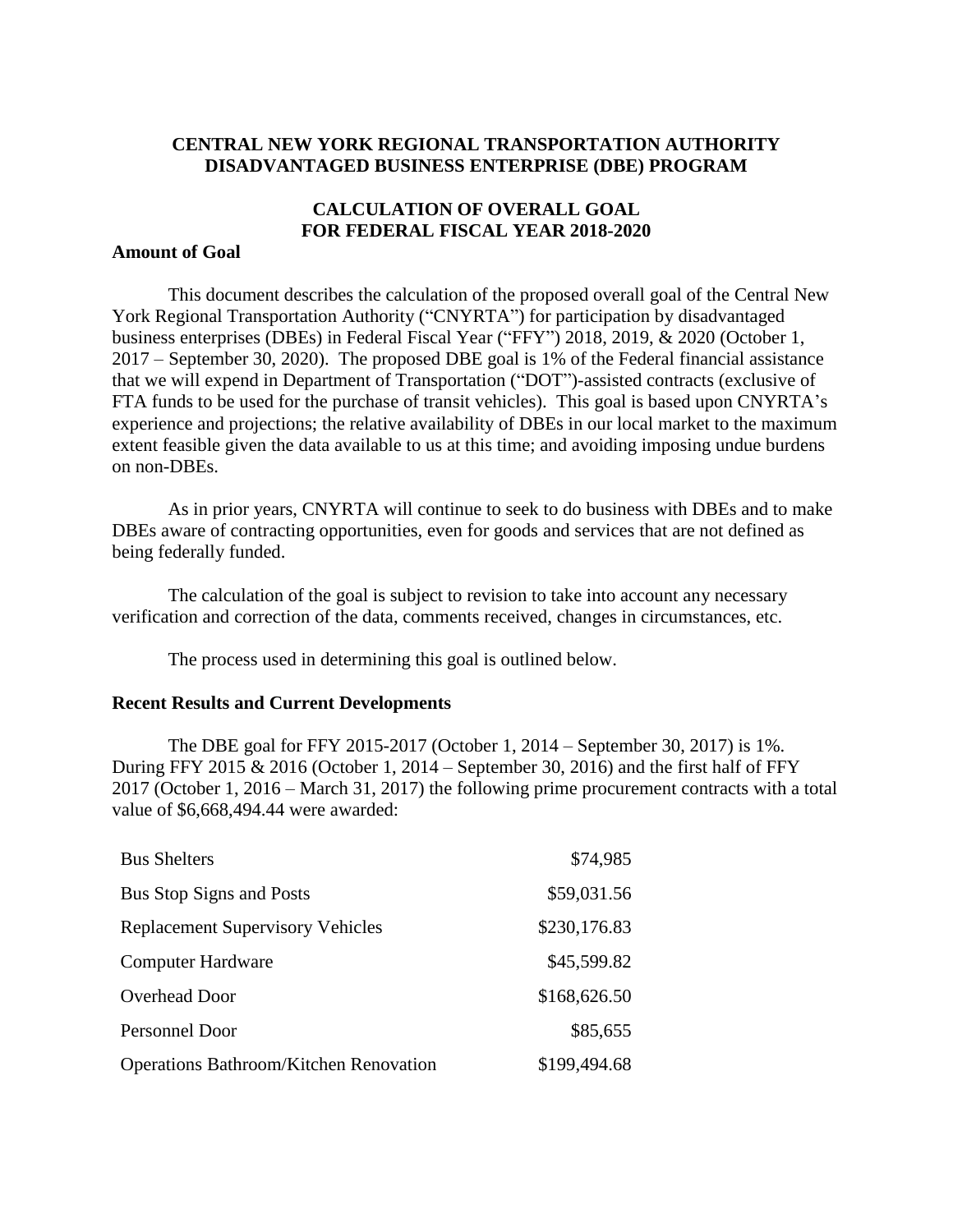| Farebox Replacement                            | \$2,352,296.31 |
|------------------------------------------------|----------------|
| <b>Outfall Repairs</b>                         | \$39,700       |
| <b>Asphalt Paving</b>                          | \$6,370        |
| <b>Fall Protection</b>                         | \$2,000        |
| <b>Spotters Booth HVAC</b>                     | \$17,891.96    |
| <b>Shop Storage</b>                            | \$4,311.88     |
| <b>Operating Software Upgrades</b>             | \$8,754.36     |
| <b>Replacement Supervisory Vehicles</b>        | \$83,985.45    |
| Replace Onboard Bus Surveillance Camera System | \$1,695,000    |
| Tremco Roof Replacement Syracuse Garage        | \$854,852.86   |
| Roof Ladder                                    | \$6,500        |
| <b>Replacement Computer Equipment</b>          | \$78,707.66    |
| <b>Fuel Facility Upgrades</b>                  | \$303,591.61   |
| Farebox Replacement                            | \$138,600      |
| <b>Explorer Equipment</b>                      | \$2,412.06     |
| <b>Bus Stop Signs and Posts</b>                | \$29,852.25    |
| <b>Replacement Computer Equipment</b>          | \$24,852.25    |
| <b>Utica Paving</b>                            | \$144,250      |
| <b>Operating Software Upgrades</b>             | \$10,623.40    |
| <b>Temporary Diesel Tank</b>                   | \$2,387.25     |

For the above projects there was approximately 1% available DBEs in the market based on the NYS UCP Directory as compared to all businesses in the same market per the 2012 County Business Patterns NAICS. Good faith efforts were made to reach out to DBE contractors in our market however few awards were made to DBEs. Additionally we do not anticipate actual contract awards to DBEs during the second half of FFY 2017 based on anticipated federally funded contracting opportunities during that time.

Under the DOT regulations, contracts for the purchase of transit vehicles (e.g., buses) are not included in calculating the DBE goal.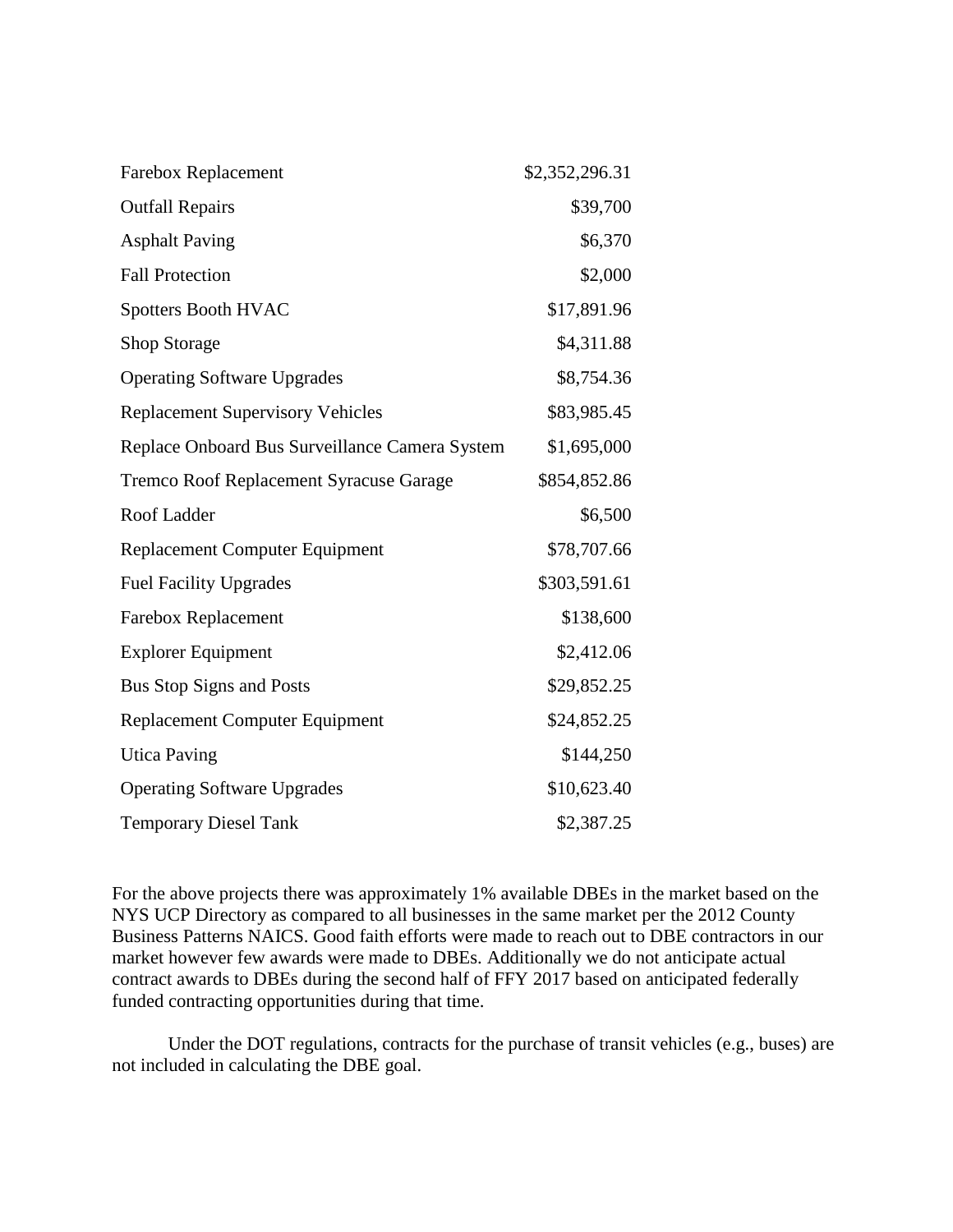CNYRTA anticipates awarding contracts in FFY 2018-20 related to the following projects:

# **FFY2018:**

| Preventative Maintenance          | \$6,646,881.00 |
|-----------------------------------|----------------|
| <b>Bus Stop Signs and Poles</b>   | \$40,000       |
| <b>Computer Equipment</b>         | \$100,000      |
| <b>Supervisory Vehicles</b>       | \$44,000       |
| <b>Replace Service Vehicles</b>   | \$240,000      |
| Replace 9 Call-A-Bus Vans         | \$675,000      |
| <b>CNG Station Rehabilitation</b> | \$3,000,000    |

# **FFY 2019:**

| Preventative Maintenance           | \$6,846,288.00 |
|------------------------------------|----------------|
| <b>Operating Software Upgrades</b> | \$85,000       |
| <b>Bus Shelters</b>                | \$100,000      |
| <b>Bus Stop Signs and Poles</b>    | \$40,000       |
| <b>Supervisory Vehicles</b>        | \$44,000       |
| Replace 9 Call-A-Bus Vans          | \$720,000      |
| Replace 6 Call-A-Bus Vans          | \$480,000      |
| 9 Gillig Hybrid Replacement        | \$3,228,250.00 |

# **FFY 2020:**

| <b>Preventative Maintenance</b> | \$7,051,676.00 |
|---------------------------------|----------------|
| <b>Bus Stop Signs and Poles</b> | \$40,000       |
| <b>Supervisory Vehicles</b>     | \$44,000       |
| 3 30' Gillig BRT Replacements   | \$1,350,000    |
| 8 Gillig Highback Replacements  | \$1,391,625    |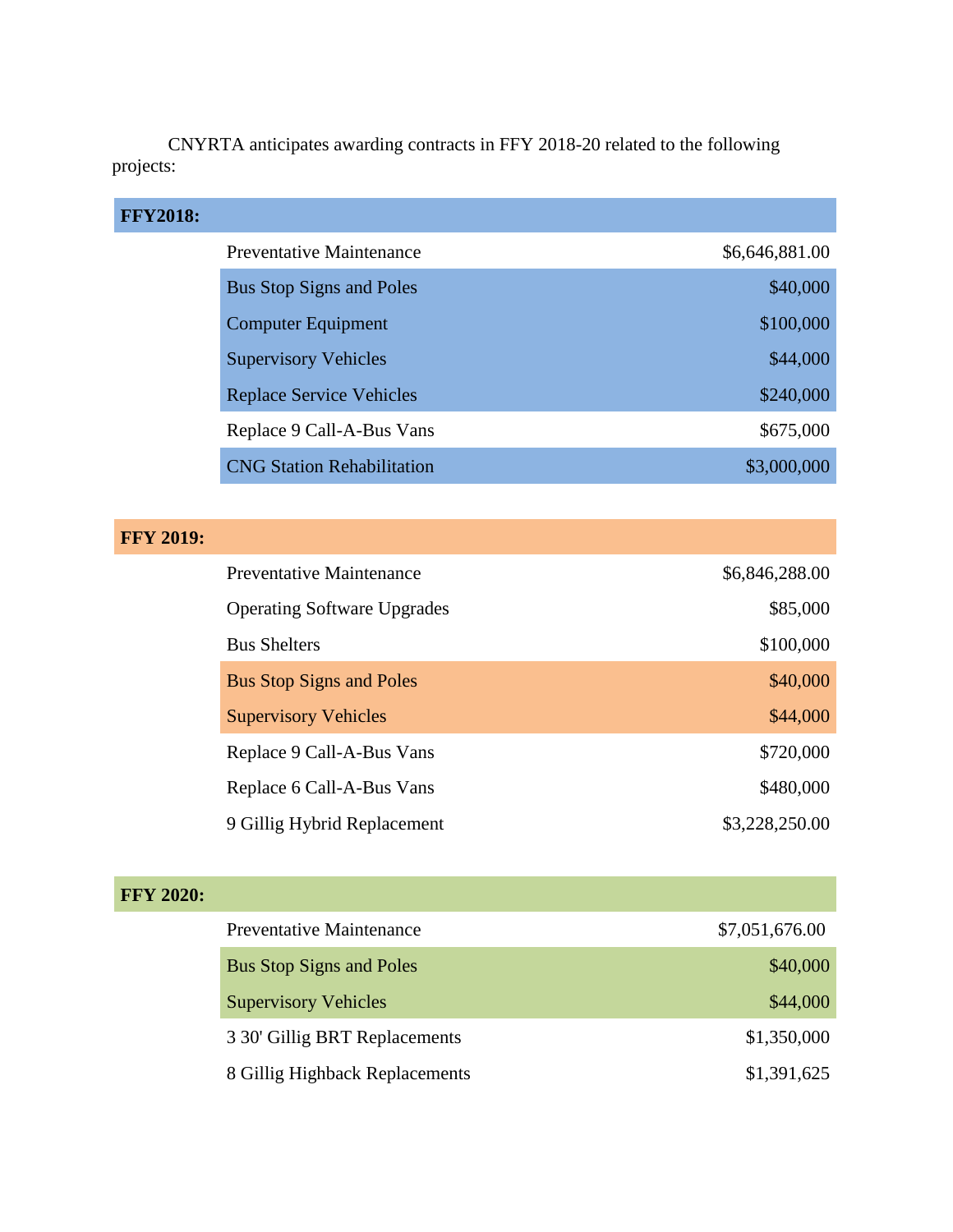The total firms doing business in NYS per the 2015 County Business Patterns for the above projects is 7,591 and the number of available DBEs per the NYS UCP Directory is 53. The percentage of DBEs in the market for projected 2018-20 projects is .9%

#### **Breakout of Estimated Race-Neutral and Race-Conscious Participation**

CNYRTA will meet the maximum feasible portion of its overall goal by using raceneutral means of facilitating DBE participation. CNYRTA uses race-neutral means to increase DBE participation in accordance with 49 CFR 26.51, including:

(1) Encouraging prime contractors to subcontract work;

(2) Providing technical assistance and other services;

(3) Carrying out communications programs on specific contract opportunities (e.g., ensuring the inclusion of DBEs on recipient mailing lists for bidders);

(4) Making our DBE directory available for distribution to potential prime contractors; and

(5) Holding pre-bid conferences to inform potential bidders about contracting opportunities and CNYRTA's commitment to maximize utilization of DBEs.

Generally when there are more construction projects there are more potential contracting opportunities for DBEs.

Each construction project is advertised in local newspapers, the Minority Commerce Weekly and the New York State Contract Reporter. The advertisement indicates that DBEs are welcome to respond. Businesses which are interested in competing for contracts generally know that projects are advertised in these publications.

We estimate that, in meeting our overall goal, we will obtain 100% of the goal from raceneutral participation and 0% through race-conscious measures. However, this is subject to adjustment after more information is available on major contracting opportunities, the availability of Federal funding, and the degree of success of race-neutral means.

We will adjust the estimated breakout of race-neutral and race-conscious participation as needed to reflect actual DBE participation and we will track and report race-neutral and raceconscious participation separately. For reporting purposes, race-neutral DBE participation includes, but is not necessarily limited to, the following: DBE participation through a prime contract a DBE obtains through customary competitive procurement procedures; DBE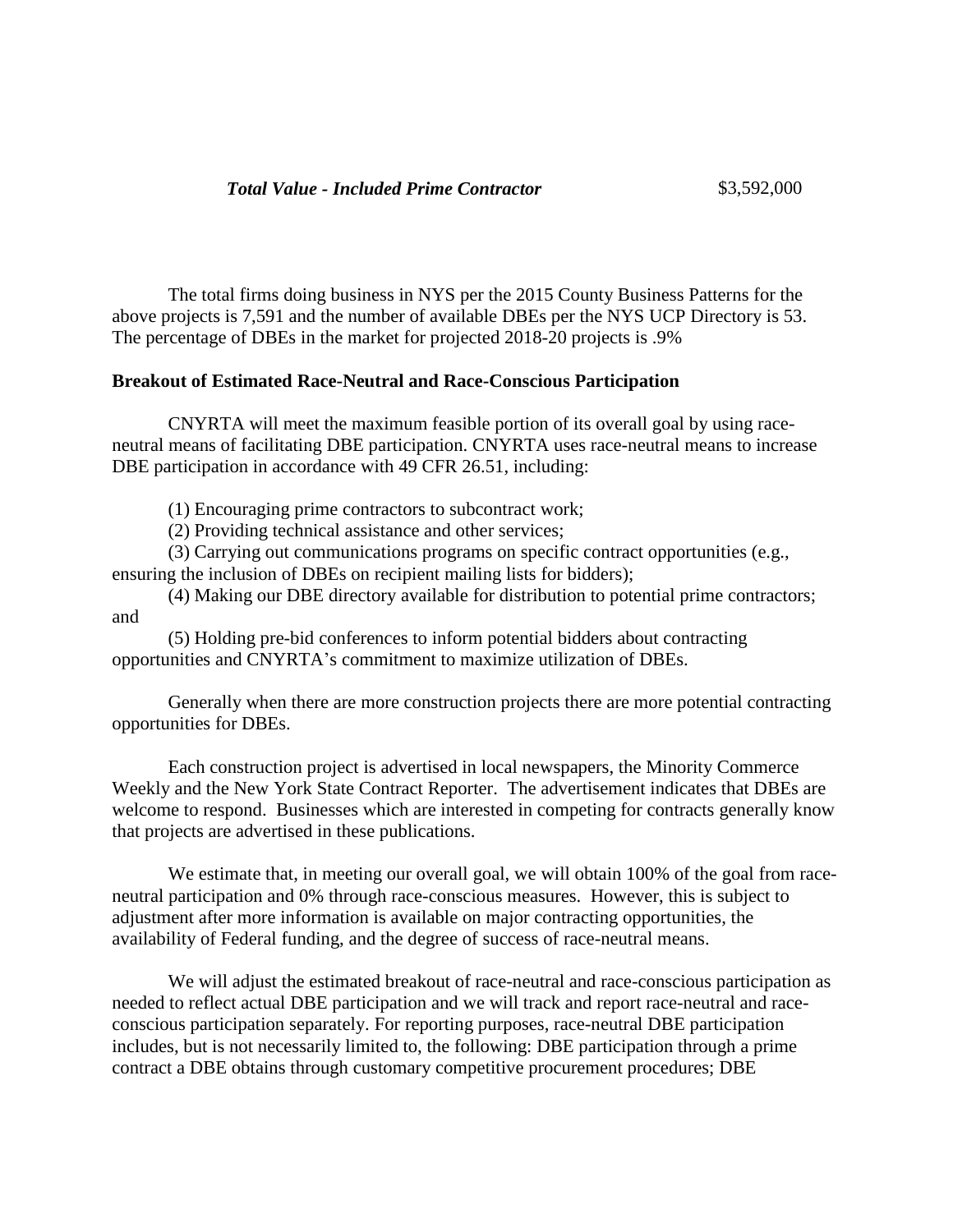participation through a subcontract on a prime contract that does not carry a DBE goal; DBE participation on a prime contract exceeding a contract goal; and DBE participation through a subcontract from a prime contractor that did not consider a firm's DBE status in making the award.

#### **Method Used to Determine Goal**

We use the NYS UCP Directory and Census Bureau data to calculate the relative availability of DBEs ("base figure") for "Step 1" of the process (see 49 CFR 26.45(c)). We determine the number of ready, willing and able DBEs in our market from the NYS UCP Directory. Using the Census Bureau's County Business Pattern (CBP) database, we determine the number of all ready, willing and able businesses available in our market that perform work in the same North American Industry Classification System (NAICS) codes. The base figure is a percentage figure calculated by first determining the percentage of the budget each project holds. This percentage is then multiplied by the number of available DBEs divided by the number of all available firms for each respective project. The percentages calculated for each project are then added together and divided by the number of total projects to derive a base figure for the relative availability of DBEs in our market.

"Step 2" of the process (see 49 CFR 26.45(d)) is intended to adjust the "base figure" percentage from Step 1 so that it reflects as accurately as possible the DBE participation the recipient would expect in the absence of discrimination. In Step 2, we take into consideration the current capacity of DBEs to perform work in our DOT-assisted contracting program, as measured by the volume of work DBEs have performed in recent years. If applicable, we also consider any available disparity study and/or information about barriers to entry or competitiveness of DBEs in our programs.

We are not aware of any applicable disparity studies or other information about barriers to entry or competitiveness of DBEs in our programs.

CNYRTA reserves the right to select a different methodology, as long as it is authorized by 49 CFR 26.45 and properly reported.

## **Method as Applied to Overall Goal for FFY 2018-20**

# *Step 1: Base Figure - % of overall budget- Project 1(DBE/All Firms) + % of overall budget- P 2(DBE/All Firms)..etc*

The number of DBEs in the area that perform work in the applicable NAICS codes, in which CNYRTA anticipates awarding most of its federally-funded contracts during FFY 2018- 2020, based on the NYS UCP Directory, is 52. 13 DBEs available for Bus Stop Signs & Poles, 13 DBEs available for Computer Equipment, 0 DBEs available for Supervisory & Service Vehicles and 0 DBEs available for CNG Station Rehabilitation.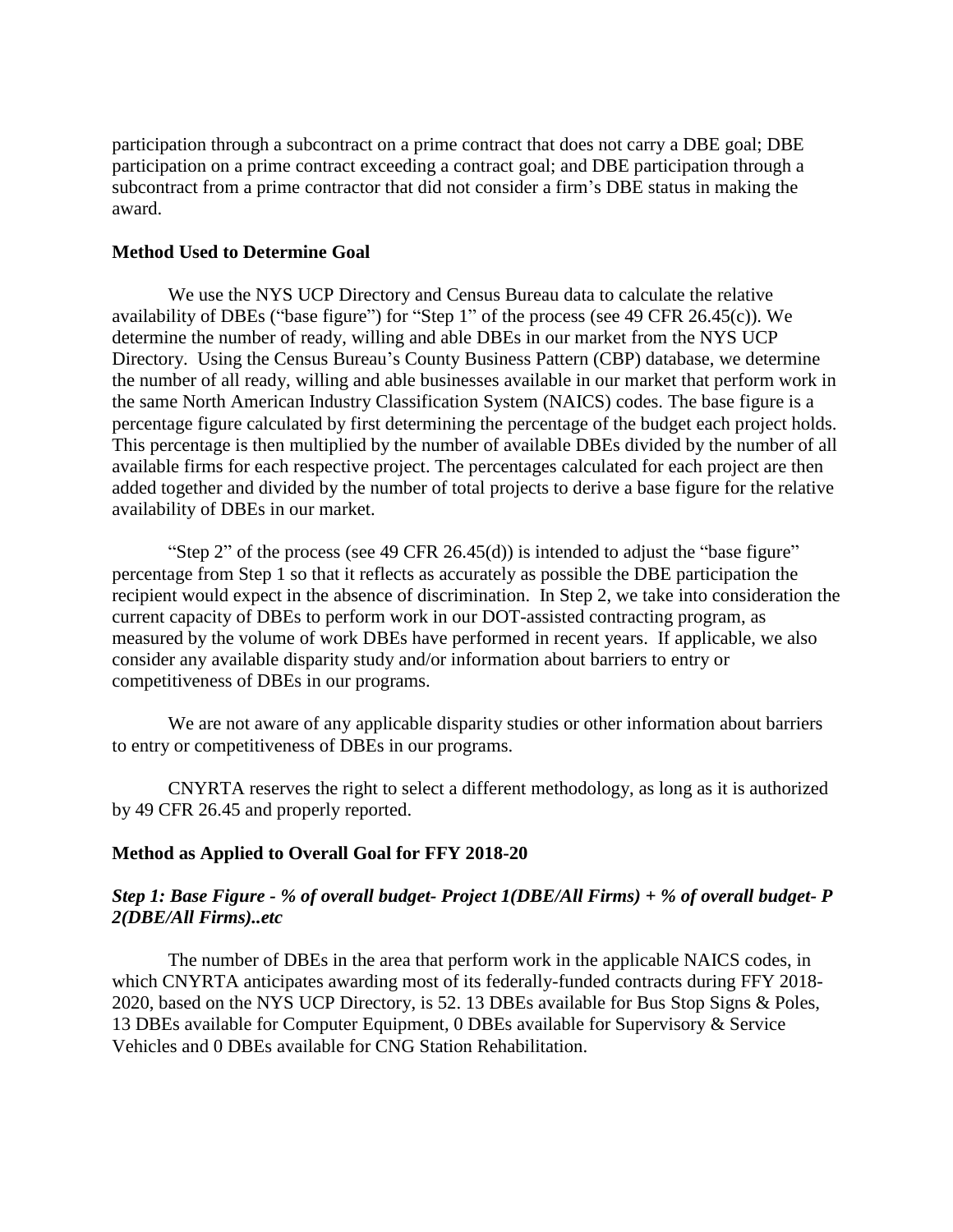The number of available businesses in the area that perform work in these NAICS codes, based on the Census Bureau's County Business Patterns (CBP) database for New York, is 5,739. 243 firms available for Bus Stop Signs & Poles, 457 firms available for Computer Equipment, 1130 firms available for Supervisory & Service Vehicles and 31 firms available for CNG Station Rehabilitation.

The percentage of the total budget for Bus Stop Signs & Poles is 3%, the total percentage of the budget for Computer Equipment is 3%, the percentage of the total budget for Supervisory & Service Vehicles is 10% and the percentage of the total budget for CNG Station Rehabilitation is 84%. The number of DBEs divided by the number of all businesses for each project is then multiplied by the percentage of the overall budget for each project, respectively. The percentages that result are added together and divided by the total number of projects to determine the base figure for the relative availability of DBEs in our market. The base figure determined by this methodology is 1%.

#### *Step 2: Adjustment of Base Figure*

In Step 2, the base figure determined under Step 1 above is adjusted to take into consideration the current capacity of DBEs to perform work in our contracting program, as measured by the actual volume of work that DBEs have performed in recent years. CNYRTA is completing this adjustment by usage of the historical median from past FFY participation percentages. This adjustment is authorized by 49 CFR 26.45.

For FFY 2015-2016 and the first half of FFY 2017, the total value of contracts and procurements with DBEs represented the following percentages of the total value of contracts and procurements with all contractors and vendors. (Bus purchases and leases are excluded, in accordance with the regulations in 49 CFR Part 26.)

| Federal            |                     |                          |
|--------------------|---------------------|--------------------------|
| <b>Fiscal Year</b> | <b>Dates</b>        | <b>DBE</b> Participation |
| 2015               | $10/1/14 - 9/30/15$ | በ%*                      |
| 2016               | $10/1/15 - 9/30/16$ | 0%                       |
| 2017               | $10/1/16 - 3/31/17$ | 0% [First half of year]. |

\* The percentage for the second half of FFY15 was 36% due to an unforeseen emergency issue involving Overhead Doors at our Utica location. As this was a onetime, emergency project it has not been applied to our overall goal methodology. Outside of this project there was no DBE activity for FFY 15.

The recent past participation for the last 2½ years is determined by calculating a weighted average of the figures for FFY 2015, FFY 2016 and the first half of FFY 2017.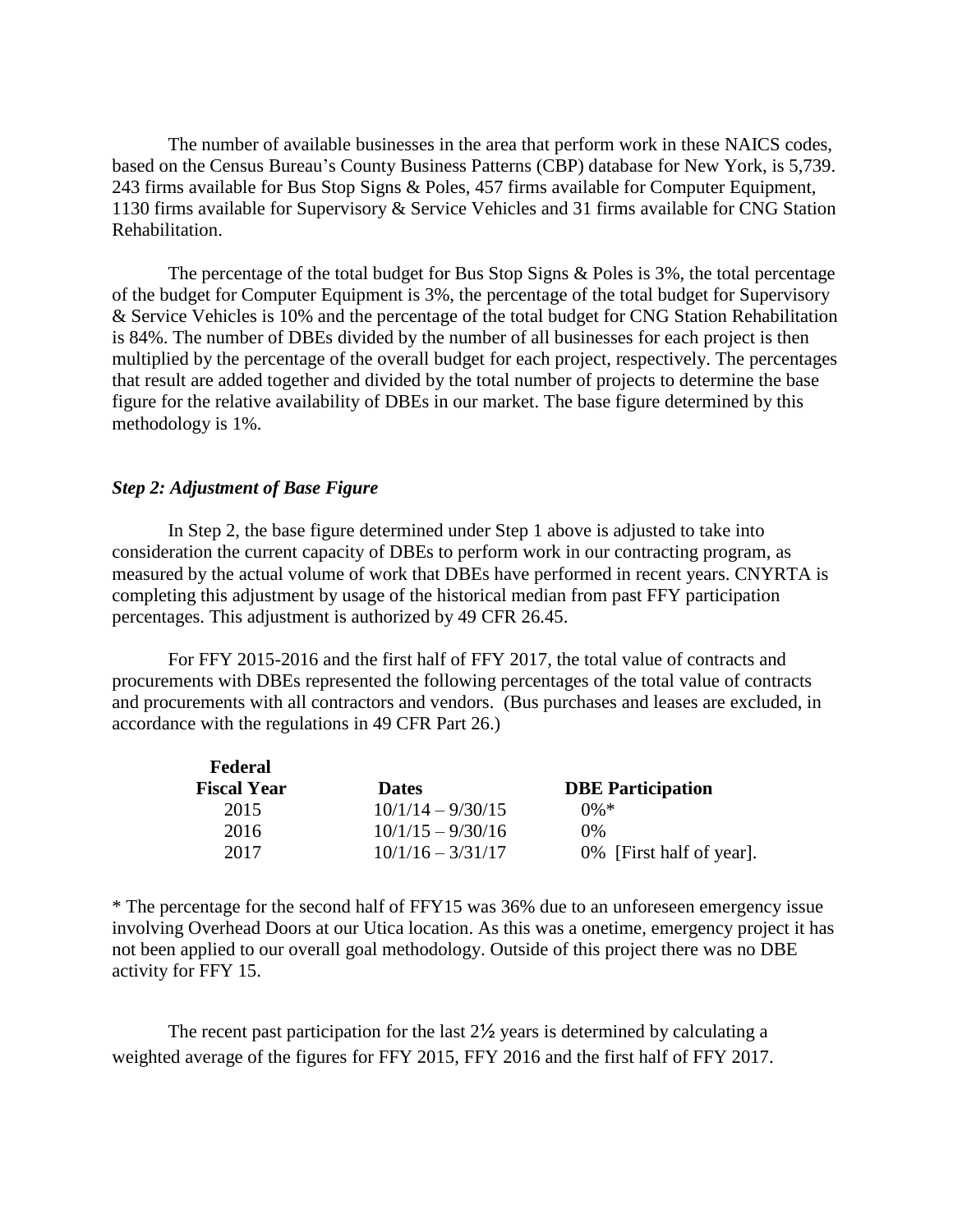Based on the above data, the Step 1 base figure may be adjusted as follows. This follows the methodology described in U.S. Department of Transportation, Office of Small and Disadvantaged Business Utilization, "Tips for Goal-Setting in the Disadvantaged Business Enterprise (DBE) Program" (revised 2002).

| Step 1 base figure                                    | $1\%$ |
|-------------------------------------------------------|-------|
| Recent past participation                             | $0\%$ |
| Average of Step 1 base figure and past participation: | N/A   |

Due to the lack of participation in the last three years we are setting a goal strictly using the calculations from Step 1. Based on this determination we are setting an overall goal of 1%.

We believe that this goal is appropriate, given the capacity of DBEs to perform work in our DOT-assisted contracting program and our past record of DBE participation. It is not set so high as to impose undue burdens on non-DBEs. (This is consistent with the determination of the U.S. Supreme Court that a DBE program must be narrowly tailored to further a compelling government interest. Adarand Constructors, Inc. v. Pena, 515 U.S. 200 [1995].)

This goal is not a quota, but a target to encourage efforts to foster participation of DBEs in contracting opportunities.

## **Appendix**

## **All Firms in Market, by North American Industry Classification System (NAICS) Code (Source: Census Bureau, 2005 County Business Patterns - most recent data that was available)**

| <b>FFY</b> | Projected<br><b>Projects</b>          | Projected<br><b>Total Project</b><br>Value | Include/Exclude<br>in Goal | Exclude<br><b>Reason</b>    | <b>NAICS</b><br>Code | <b>NAICS</b><br><b>Description</b>                                                             | # $All$<br><b>Firms</b> | # $of$<br><b>DBEs</b> | %<br><b>DBE</b><br>To<br><b>Total</b> | <b>DBE</b> Share<br>of Project |
|------------|---------------------------------------|--------------------------------------------|----------------------------|-----------------------------|----------------------|------------------------------------------------------------------------------------------------|-------------------------|-----------------------|---------------------------------------|--------------------------------|
| 2018       |                                       |                                            |                            |                             |                      |                                                                                                |                         |                       |                                       |                                |
|            | Preventative<br>Maintenance           | \$6,646,881.00                             | Exclude                    | Preventative<br>Maintenance |                      |                                                                                                |                         |                       |                                       |                                |
|            | <b>Bus Stop</b><br>Signs and<br>Poles | \$40,000                                   | Include                    |                             | 339950               | Sign<br>Manufacturing                                                                          | 243                     | 13                    | 5.35%                                 | \$2,139.92                     |
|            | Computer<br>Equipment                 | \$100,000                                  | Include                    |                             | 423430               | Computer and<br>Computer<br>Peripheral<br>Equipment<br>and Software<br>Merchant<br>Wholesalers | 457                     | 13                    | 2.84%                                 | \$2,844.64                     |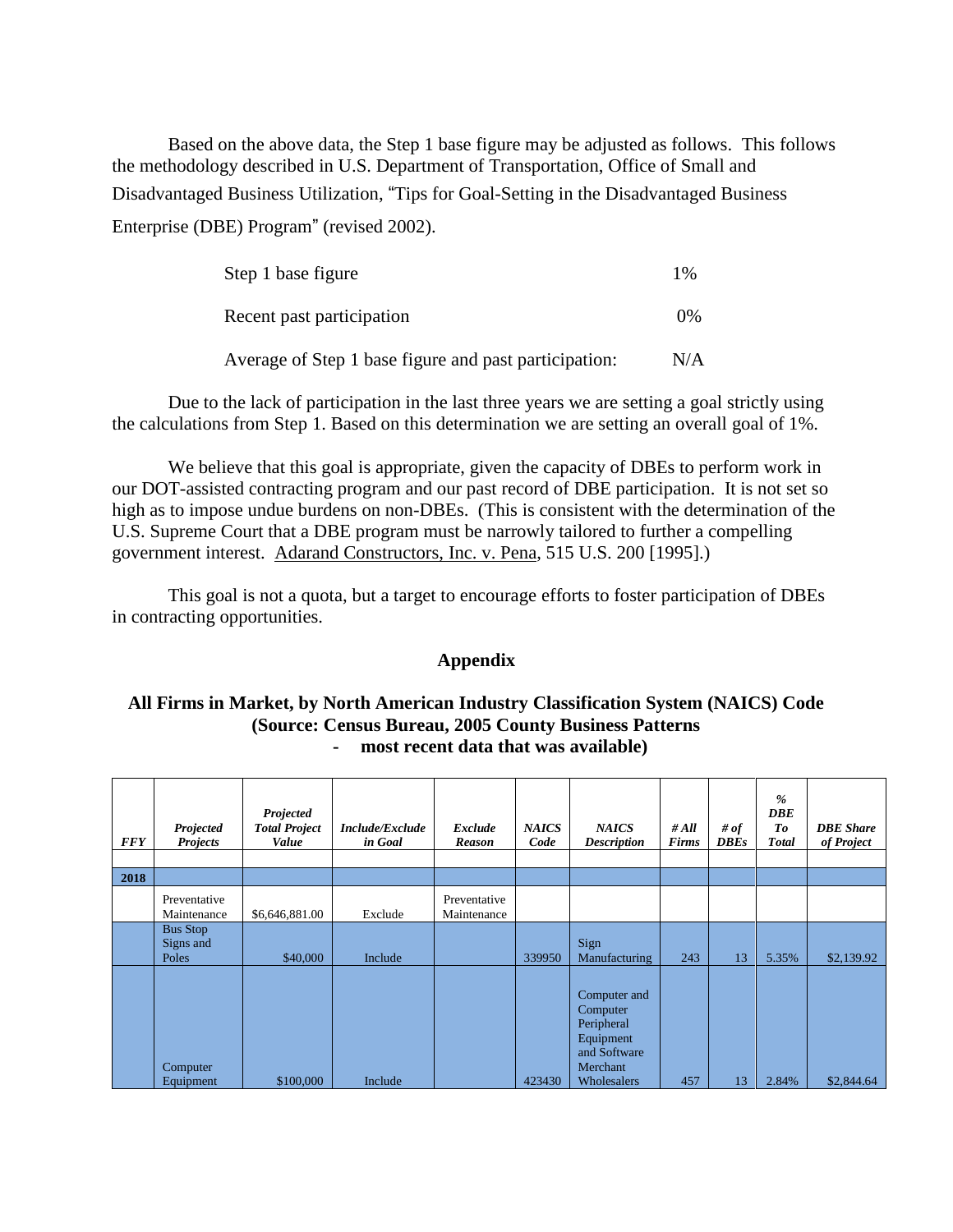|      | Supervisory                                |                |         |                             |        | New Car                                                                 |                |                |       |              |
|------|--------------------------------------------|----------------|---------|-----------------------------|--------|-------------------------------------------------------------------------|----------------|----------------|-------|--------------|
|      | Vehicles<br>Replace                        | \$44,000       | Include |                             | 441110 | Dealers                                                                 | 1130           | $\mathbf{0}$   | 0.00% | \$0.00       |
|      | Service<br>Vehicles                        | \$240,000      | Include |                             | 441110 | New Car<br>Dealers                                                      | 1130           | $\mathbf{0}$   | 0.00% | \$0.00       |
|      | Replace 9<br>Call-A-Bus<br>Vans            | \$675,000      | Exclude | <b>TVM</b><br>Purchase      |        |                                                                         |                |                |       |              |
|      | <b>CNG</b> Station<br>Rehabilitation       | \$3,000,000    | Include |                             | 333618 | Natural gas<br>engines<br>manufacturing                                 | $\overline{7}$ | $\overline{0}$ | 0.00% | \$0.00       |
|      |                                            |                |         |                             | 336390 | Compressors,<br>motor vehicle<br>air-<br>conditioning,<br>manufacturing | 26             | $\mathbf{0}$   | 0.00% | \$0.00       |
|      |                                            |                |         |                             |        |                                                                         |                |                |       |              |
| 2019 |                                            |                |         |                             |        |                                                                         |                |                |       |              |
|      | Preventative<br>Maintenance                | \$6,846,288.00 | Exclude | Preventative<br>Maintenance |        |                                                                         |                |                |       |              |
|      | Operating<br>Software<br>Upgrades          | \$85,000       | Exclude | Sole Source                 |        |                                                                         |                |                |       |              |
|      | <b>Bus Shelters</b>                        | \$100,000      | Exclude | Current<br>Contract         |        |                                                                         |                |                |       |              |
|      | <b>Bus Stop</b><br>Signs and<br>Poles      | \$40,000       | Include |                             | 339950 | Sign<br>Manufacturing                                                   | 243            | 13             | 5.35% | \$5,349.79   |
|      | Supervisory<br>Vehicles                    | \$44,000       | Include |                             | 441110 | New Car<br><b>Dealers</b>                                               | 1130           | $\mathbf{0}$   | 0.00% | \$0.00       |
|      | Replace 9<br>Call-A-Bus<br>Vans            | \$720,000      | Exclude | TVM<br>Purchase             |        |                                                                         |                |                |       |              |
|      | Replace 6<br>Call-A-Bus<br>Vans            | \$480,000      | Exclude | <b>TVM</b><br>Purchase      |        |                                                                         |                |                |       |              |
|      | 9 Gillig<br>Hybrid<br>Replacement          | \$3,228,250.00 | Exclude | <b>TVM</b><br>Purchase      |        |                                                                         |                |                |       |              |
|      |                                            |                |         |                             |        |                                                                         |                |                |       |              |
| 2020 |                                            |                |         |                             |        |                                                                         |                |                |       |              |
|      | Preventative<br>Maintenance                | \$7,051,676.00 | Exclude | Preventative<br>Maintenance |        |                                                                         |                |                |       |              |
|      | <b>Bus Stop</b><br>Signs and<br>Poles      | \$40,000       | Include |                             | 339950 | Sign<br>Manufacturing                                                   | 243            | 13             | 1.50% | \$105,775.14 |
|      | Supervisory<br>Vehicles                    | \$44,000       | Include |                             | 441110 | New Car<br>Dealers                                                      | 1130           | $\mathbf{0}$   | 0.00% | \$0.00       |
|      | 3 30' Gillig<br><b>BRT</b><br>Replacements | \$1,350,000    | Exclude | <b>TVM</b><br>Purchase      |        |                                                                         |                |                |       |              |
|      | 8 Gillig<br>Highback<br>Replacements       | \$1,391,625    | Exclude | <b>TVM</b><br>Purchase      |        |                                                                         |                |                |       |              |
|      |                                            |                |         |                             |        |                                                                         |                |                |       |              |
|      |                                            |                |         |                             |        |                                                                         |                |                |       |              |
|      | Total Value -<br><b>Included</b>           | \$592,000      |         |                             |        |                                                                         | 1830           | 26             |       | \$116,109.49 |